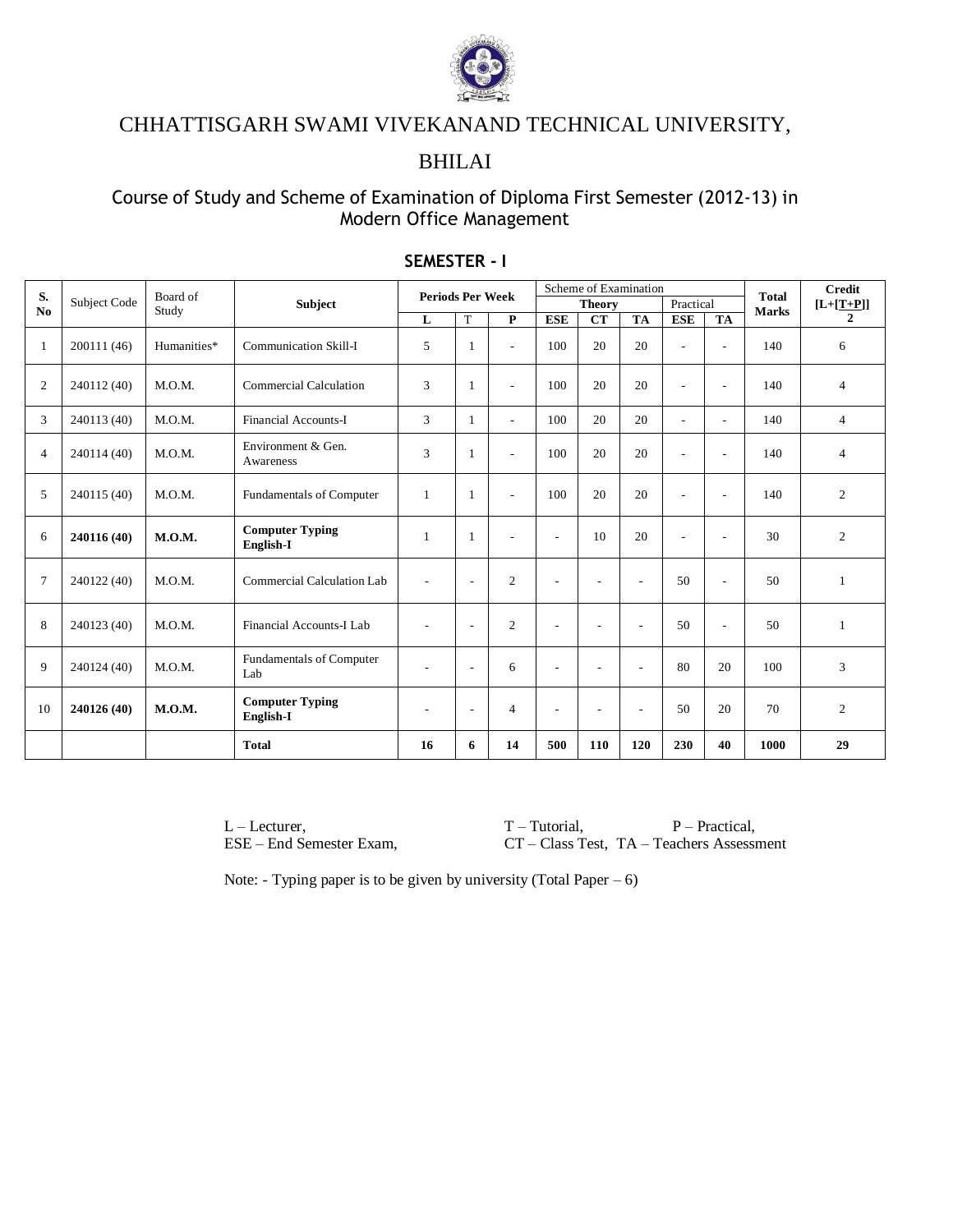## **CHHATTISGARH SWAMI VIVEKANAND TECHNICAL UNIVERSITY, BHILAI**

|                      |                          |                        |                                                  | <b>Periods/Week</b> |                          |                          |               |                | <b>Scheme of Examination</b> | <b>Total</b><br><b>Marks</b> |                          |      |                              |
|----------------------|--------------------------|------------------------|--------------------------------------------------|---------------------|--------------------------|--------------------------|---------------|----------------|------------------------------|------------------------------|--------------------------|------|------------------------------|
| S.<br>N <sub>0</sub> | <b>Board</b><br>of Study | <b>Subject</b><br>Code | <b>Subject</b>                                   |                     |                          |                          | <b>Theory</b> |                |                              |                              | <b>Practical</b>         |      | <b>Credit</b><br>$L+(T+P)/2$ |
|                      |                          |                        |                                                  | L                   | T                        | P                        | <b>ESE</b>    | <b>CT</b>      | <b>TA</b>                    | <b>ESE</b>                   | <b>TA</b>                |      |                              |
|                      | Humanities               | 200211 (46)            | Communication<br>Skill-II                        | 4                   |                          | $\overline{\phantom{0}}$ | 100           | 20             | 20                           |                              |                          | 140  | 5                            |
| $\overline{2}$       | <b>MOM</b>               | 240212 (40)            | <b>Statistics</b>                                | 3                   |                          | $\sim$                   | 100           | 20             | 40                           |                              | $\overline{\phantom{a}}$ | 160  | 4                            |
| 3                    | <b>MOM</b>               | 240213 (40)            | Computer Aided<br><b>Financial Account</b>       | 3                   |                          | ٠                        | 100           | 20             | 40                           |                              |                          | 160  | $\overline{4}$               |
| 4                    | <b>MOM</b>               | 240214 (40)            | Computer Aided<br>Office Proceedings             | $\overline{2}$      |                          | $\blacksquare$           | 100           | 20             | 20                           |                              |                          | 140  | 3                            |
| 5                    | <b>MOM</b>               | 240215 (40)            | Office Routine and<br>Correspondence             | 2                   |                          | $\equiv$                 | 100           | 20             | 20                           |                              |                          | 140  | 3                            |
| 6                    | Humanities               | 200224 (46)            | P.P.A.                                           | $\sim$              | $\overline{\phantom{0}}$ | 2                        | ٠             | ÷              | $\sim$                       | $\sim$                       | 40                       | 40   |                              |
| $\tau$               | <b>MOM</b>               | 240216 (40)            | <b>Advance Computer</b><br><b>Typing-English</b> |                     | $\overline{\phantom{a}}$ | $\blacksquare$           | ۰             | $\blacksquare$ | 10                           |                              |                          | 10   |                              |
| 8                    | <b>MOM</b>               | 240222 (40)            | Computer Aided<br><b>Financial Account</b>       |                     |                          | 5                        | ÷,            |                |                              | 50                           | 20                       | 70   | 3                            |
| 9                    | <b>MOM</b>               | 240223 (40)            | Computer Aided<br>Office Proceedings             |                     |                          | 5                        |               |                |                              | 50                           | 20                       | 70   | 3                            |
| 10                   | <b>MOM</b>               | 240226 (40)            | <b>Advance Computer</b><br><b>Typing-English</b> | $\blacksquare$      | $\sim$                   | 4                        | $\equiv$      |                |                              | 50                           | 20                       | 70   | 2                            |
|                      |                          | <b>TOTAL</b>           |                                                  | 15                  | 5                        | 16                       | 500           | 100            | 150                          | 150                          | 100                      | 1000 | 29                           |

#### **DIPLOMA PROGRAMME IN MODERN OFFICE MANAGEMENT (MOM) SEMESTER – II (2012-13) Course of Study and Scheme of Examination**

**PPA :** Proficiency in professional activity.

**L:**Lecture , **T:** Tutorial , **P:**Practical , **ESE:**End of Semester Exam, **CT:**Class Test, **TA:**Teacher's Assessment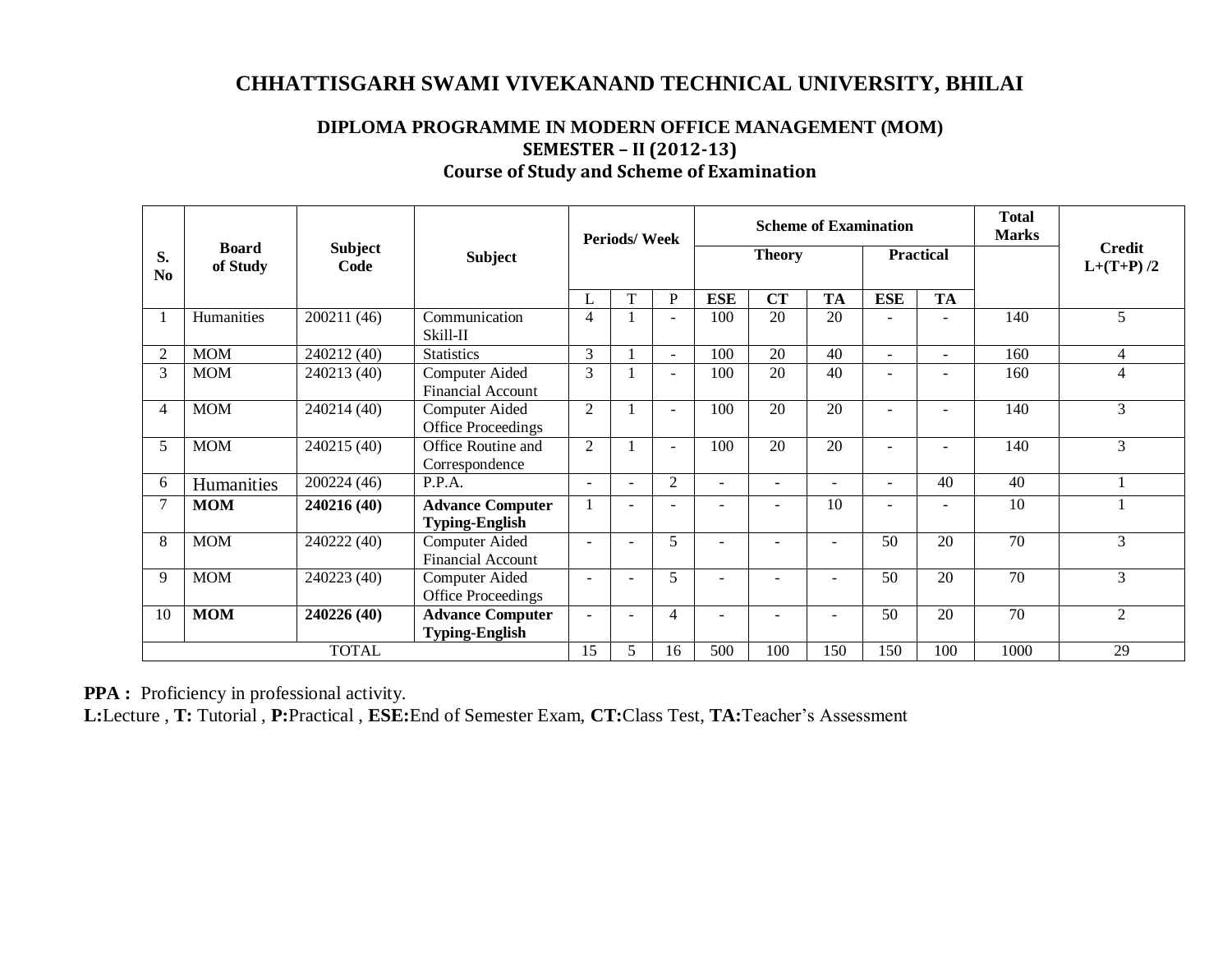## **CHHATTISGARH SWAMI VIVEKANAND TECHNICAL UNIVERSITY, BHILAI**

DIPLOMA PROGRAM IN MODERN OFFICE MANAGEMENT (MOM) COURSAE OF STUDY AND SCHEME OF EXAMINATION (2013-14)

| S.<br>No.      | <b>Subject</b><br>Code             | <b>Board</b><br><b>of</b> | <b>Subject</b>                                                                                       | <b>Period Per</b><br><b>Scheme of Examination</b><br>Week |                |                          |            |                          |           | <b>Total</b><br>Mar | <b>Credit</b><br>$L+(T+$ |          |                  |
|----------------|------------------------------------|---------------------------|------------------------------------------------------------------------------------------------------|-----------------------------------------------------------|----------------|--------------------------|------------|--------------------------|-----------|---------------------|--------------------------|----------|------------------|
|                |                                    | <b>Study</b>              |                                                                                                      |                                                           |                |                          |            | <b>Theory</b>            |           | <b>Practical</b>    |                          | $\bf ks$ | P/2              |
|                |                                    |                           |                                                                                                      | L                                                         | T              | ${\bf P}$                | <b>ESE</b> | <b>CT</b>                | <b>TA</b> | <b>ESE</b>          | TA                       |          |                  |
| $\mathbf{1}$   | 240311<br>(40)                     | M.O.M.                    | <b>Office Management</b>                                                                             | 3                                                         | $\overline{3}$ |                          | 100        | 20                       | 30        |                     |                          | 150      | $\overline{5.0}$ |
| $\overline{2}$ | 240312<br>(40)                     | M.O.M.                    | Principles of Cost Account                                                                           | 3                                                         | $\overline{3}$ |                          | 100        | 20                       | 30        |                     |                          | 150      | 5.0              |
| 3              | 240313<br>(40)                     | M.O.M.                    | Data Base Management using<br><b>MS-Access and Presentation</b><br>Package                           | 3                                                         | $\mathbf{1}$   | $\sim$                   | 100        | 20                       | 30        |                     |                          | 150      | 4.0              |
| $\overline{4}$ | 240314<br>(40)                     | M.O.M.                    | Principles and practice of<br>Insurance                                                              | 3                                                         | 3              | $\blacksquare$           | 100        | 20                       | 30        |                     | $\sim$                   | 150      | 5.0              |
| 5              | 240315<br>(40) /<br>240316<br>(40) | M.O.M.                    | Fundamental Stenography I<br>(Hindi)<br><b>or</b><br>Fundamental Stenography I<br>(English)          | $\overline{4}$                                            | 1              | $\blacksquare$           | 100        | 20                       | 30        |                     | $\sim$                   | 150      | 5.0              |
| 6              | 240318<br>(40)                     | M.O.M.                    | <b>Computer Typing - Hindi</b>                                                                       | $\overline{2}$                                            | $\mathbf{1}$   | $\overline{\phantom{a}}$ |            |                          | 40        | ÷.                  |                          | 40       | 3.0              |
| $\overline{7}$ | 240321<br>(40)                     | M.O.M.                    | Data Base Management in MS-<br>Access and PowerPoint                                                 | ÷                                                         | $\blacksquare$ | $\overline{2}$           |            | ÷                        | $\sim$    | 50                  | 20                       | 70       | 1.0              |
| 8              | 240322<br>(40) /<br>240323<br>(40) | M.O.M.                    | Fundamental Stenography I<br>(Hindi) Lab<br>$\alpha$ r<br>Fundamental Stenography I<br>(English) Lab | ٠                                                         | $\sim$         | 2                        |            | ÷                        |           | 50                  | 20                       | 70       | 1.0              |
| 9              | 240325<br>(40)                     | M.O.M.                    | <b>Computer Typing - Hindi</b>                                                                       | $\blacksquare$                                            | $\blacksquare$ | $\overline{2}$           | ۰          | $\overline{\phantom{a}}$ |           | 50                  | 20                       | 70       | 1.0              |
|                |                                    |                           | Total                                                                                                | 18                                                        | 12             | 06                       | 500        | 100                      | 190       | 150                 | 60                       | 1000     | 30.0             |

## **SEMESTER - III**

**L:** Lecture hour**, T:** Tutorial hours**, P:** Practical hours**, ESE:** End of Semester Exam, **CT:**  Class Test, TA: Teacher's Assessment,

Students can opt either stenography (English) or stenography (Hindi)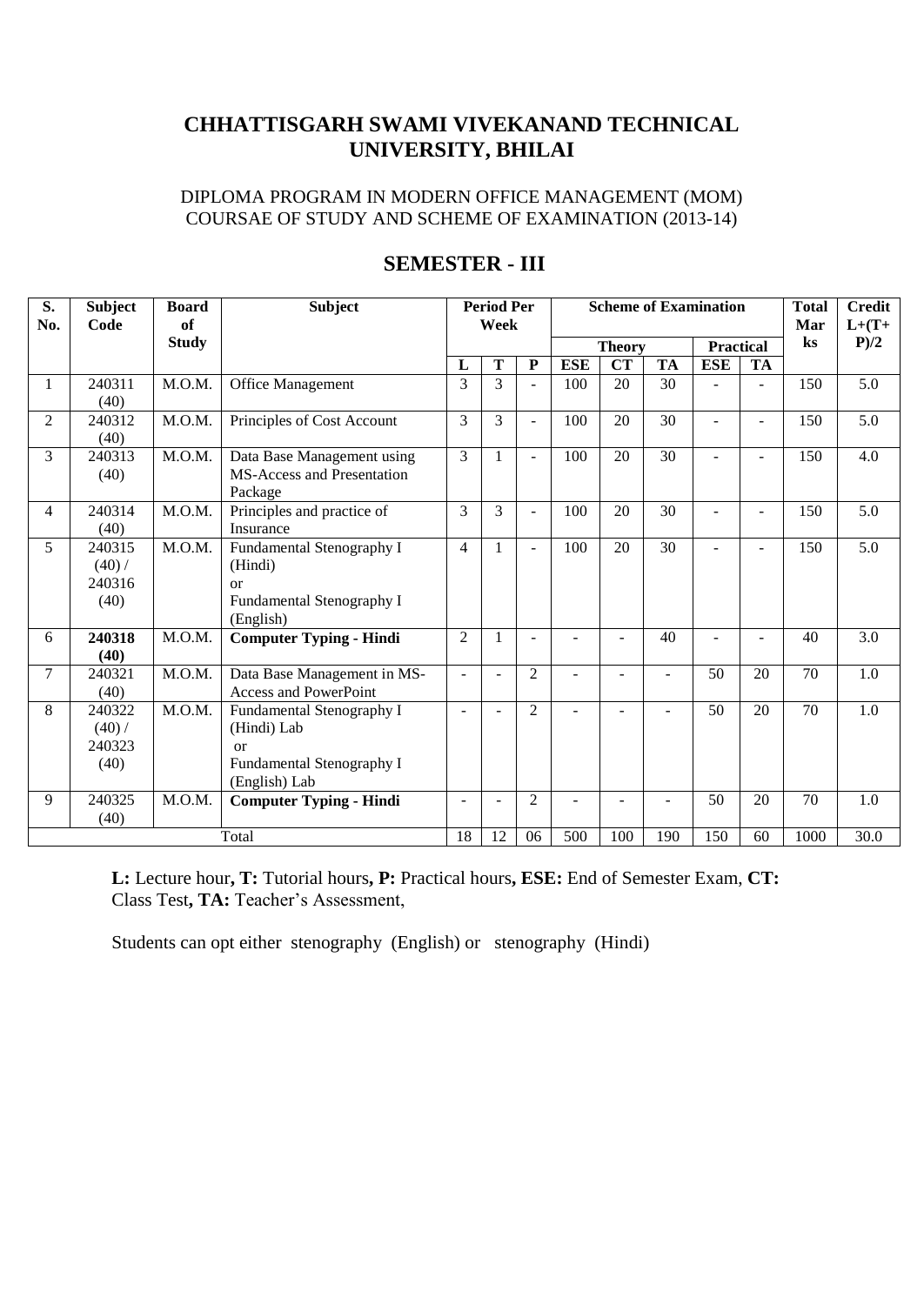## **CHATTISHGARH SWAMI VIVEKANAND TECHNICAL UNIVERSITY, BHILAI**

#### DIPLOMA PROGRAM IN MODERN OFFICE MANAGEMENT (M.O.M) COURSE OF STUDY AND SCHEME OF EXAMINATION (2013-14)

| S.<br>No.      | <b>Subject</b><br>Code             | <b>Board</b><br>of<br><b>Study</b> | <b>Subject</b>                                                                                    | <b>Period Per</b><br>Week<br>(In Hours) |                |                          |                | <b>Scheme of Examination</b> |           | <b>Total</b><br><b>Marks</b> | <b>Credit</b><br>$L+(T+$<br>P/2 |                 |      |
|----------------|------------------------------------|------------------------------------|---------------------------------------------------------------------------------------------------|-----------------------------------------|----------------|--------------------------|----------------|------------------------------|-----------|------------------------------|---------------------------------|-----------------|------|
|                |                                    |                                    |                                                                                                   |                                         |                |                          | <b>Theory</b>  |                              |           | <b>Practical</b>             |                                 |                 |      |
|                |                                    |                                    |                                                                                                   | L                                       | T              | $\mathbf P$              | <b>ESE</b>     | <b>CT</b>                    | <b>TA</b> | <b>ESE</b>                   | <b>TA</b>                       |                 |      |
| 1              | 240411<br>(40)                     | M.O.M.                             | Business Law and Organization                                                                     | 3                                       | $\overline{3}$ | $\overline{a}$           | 100            | 20                           | 30        |                              |                                 | 150             | 5.0  |
| 2              | 240412<br>(40)                     | M.O.M.                             | Personality Development and<br>Grooming                                                           | $\overline{4}$                          | 1              | $\overline{a}$           | 100            | 20                           | 30        | $\blacksquare$               | ٠                               | 150             | 5.0  |
| 3              | 240413<br>(40)                     | M.O.M.                             | Desk Top Publishing                                                                               | $\overline{4}$                          |                | $\equiv$                 | 100            | 20                           | 30        |                              |                                 | 150             | 5.0  |
| 4              | 240414<br>(40)                     | M.O.M.                             | <b>Computer Aided Cost Account</b>                                                                | 3                                       | $\overline{3}$ | $\overline{a}$           | 100            | 20                           | 30        |                              | ٠                               | 150             | 5.0  |
| 5 <sup>5</sup> | 240415<br>(40) /<br>240416<br>(40) | M.O.M.                             | Fundamental Stenography II<br>(Hindi)<br><sub>or</sub><br>Fundamental Stenography II<br>(English) | 4                                       |                | $\overline{\phantom{a}}$ | 100            | 20                           | 30        |                              |                                 | 150             | 5.0  |
| 6              | 240418<br>(40)                     | M.O.M.                             | <b>Advance Computer Typing-</b><br>Hindi                                                          | $\overline{2}$                          |                | $\blacksquare$           |                |                              | 40        |                              |                                 | 40              | 3.0  |
| $\tau$         | 240421<br>(40)                     | M.O.M.                             | Desk Top Publishing                                                                               |                                         |                | $\overline{2}$           | ÷              |                              |           | 50                           | 20                              | 70              | 1.0  |
| 8              | 240422<br>(40) /<br>240423<br>(40) | M.O.M.                             | Fundamental Stenography II<br>(Hindi) Lab<br>Or<br>Fundamental Stenography II<br>(English) Lab    | ÷                                       |                | $\overline{2}$           | $\sim$         |                              |           | 50                           | 20                              | $\overline{70}$ | 1.0  |
| 9              | 240425<br>(40)                     | M.O.M.                             | <b>Advance Computer Typing-</b><br>Hindi                                                          |                                         |                | $\overline{2}$           | $\overline{a}$ | $\overline{\phantom{a}}$     | ÷         | 50                           | 20                              | 70              | 1.0  |
|                |                                    |                                    | Total                                                                                             | 20                                      | 10             | 06                       | 500            | 100                          | 190       | 150                          | 60                              | 1000            | 31.0 |

#### **SEMESTER - IV**

**L:** Lecture hour, **T:** Tutorial hours, **P:** Practical hours, **ESE:** End of Semester Exam, **CT:**  Class Test, **TA:** Teacher's Assessment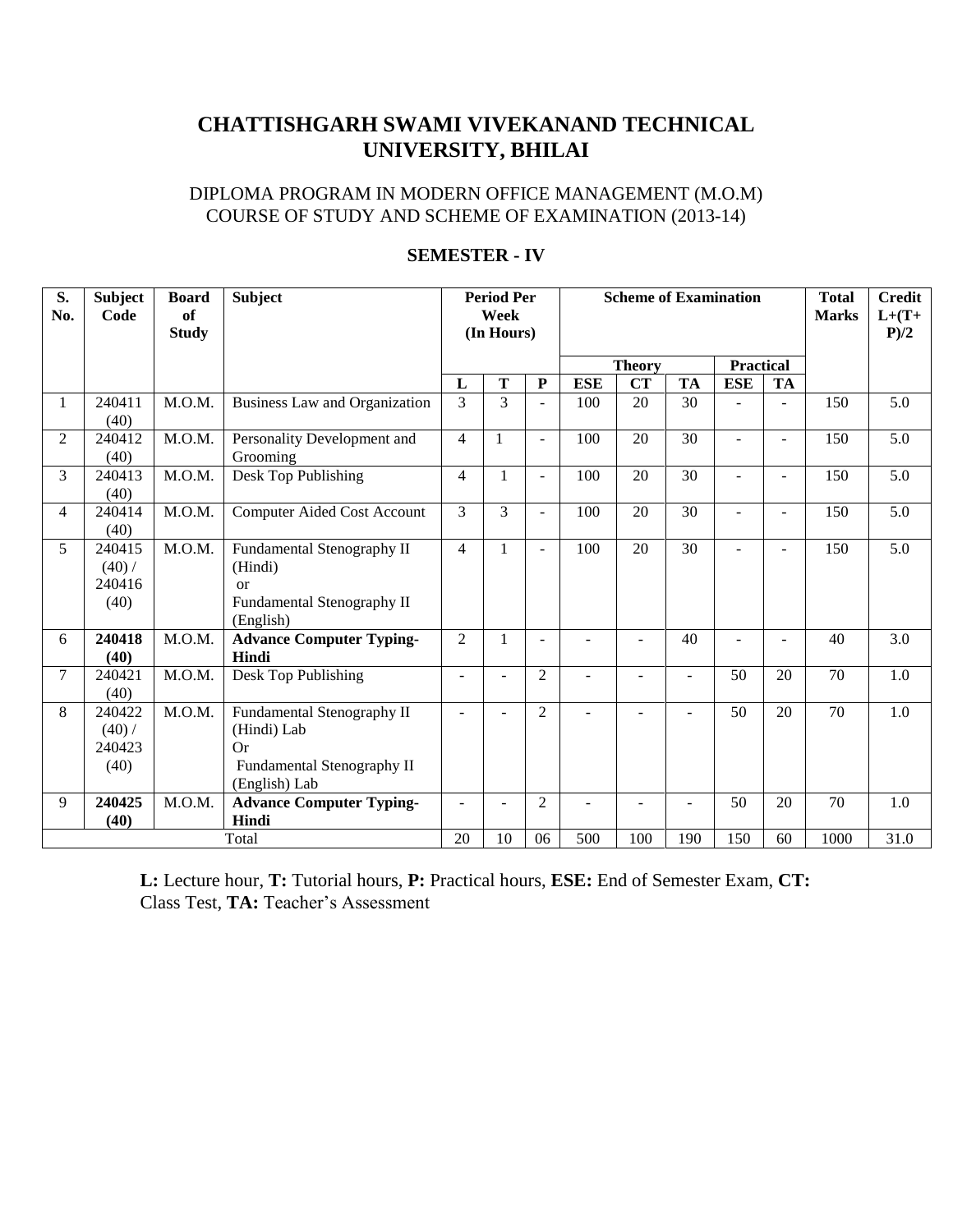# **CHATTISHGARH SWAMI VIVEKANAND TECHNICAL UNIVERSITY, BHILAI**

#### DIPLOMA PROGRAM INMODERN OFFICE MANAGEMENT (M.O.M) COURSE OF STUDY AND SCHEME OF EXAMINATION

| s.<br>No.      | <b>Subject</b><br>Code             | <b>Board</b><br>of | Subject                                                                                        |                          | <b>Period Per Week</b> |                          |               | <b>Scheme of Examination</b> | <b>Total</b><br><b>Marks</b> | <b>Credit</b><br>$L+(T+P)/2$ |                          |      |     |
|----------------|------------------------------------|--------------------|------------------------------------------------------------------------------------------------|--------------------------|------------------------|--------------------------|---------------|------------------------------|------------------------------|------------------------------|--------------------------|------|-----|
|                |                                    | <b>Study</b>       |                                                                                                |                          |                        |                          | <b>Theory</b> |                              |                              | <b>Practical</b>             |                          |      |     |
|                |                                    |                    |                                                                                                | L                        | T                      | $\mathbf{P}$             | <b>ESE</b>    | <b>CT</b>                    | TA                           | <b>ESE</b>                   | <b>TA</b>                |      |     |
| -1             | 240511<br>(40)                     | M.O.M.             | <b>Elements of Banking</b>                                                                     | 4                        |                        | $\overline{a}$           | 100           | 20                           | 40                           |                              | $\overline{a}$           | 160  | 5.0 |
| 2              | 240512<br>(40)                     | M.O.M.             | Marketing management                                                                           | 3                        | $\overline{2}$         | $\overline{\phantom{0}}$ | 100           | 20                           | 40                           |                              | $\overline{\phantom{a}}$ | 160  | 4.0 |
| 3              | 240513<br>(40)                     | M.O.M.             | Income tax Law and Practice                                                                    | $\overline{4}$           | 1                      | $\sim$                   | 100           | 20                           | 40                           |                              | $\overline{a}$           | 160  | 5.0 |
| $\overline{4}$ | 240514<br>(40)                     | M.O.M.             | <b>Business Management</b>                                                                     | $\overline{4}$           | 1                      | $\overline{a}$           | 100           | 20                           | 40                           |                              | $\overline{a}$           | 160  | 5.0 |
| 5              | 240515<br>(40)                     | M.O.M.             | Internet-Window Utilities and<br>Application                                                   | 4                        | 1                      |                          | 100           | 20                           | 40                           |                              | $\overline{a}$           | 160  | 5.0 |
| 6              | 240516<br>(40) /<br>240517<br>(40) | M.O.M.             | Advance Stenography-III<br>(Hindi)<br>$\alpha$<br>Advance Stenography-III<br>(English)         | $\mathbf{1}$             |                        |                          |               | $\overline{a}$               | 50                           |                              | $\overline{\phantom{a}}$ | 50   | 1.0 |
| $\tau$         | 240521<br>(40)                     | M.O.M.             | Income tax Law and Practice                                                                    |                          |                        | 3                        |               |                              |                              | 50                           | $\overline{a}$           | 50   | 2.0 |
| 8              | 240522<br>(40)                     | M.O.M.             | Internet-Window Utilities and<br>Application                                                   | $\sim$                   |                        | 3                        |               |                              |                              | 50                           | $\overline{a}$           | 50   | 2.0 |
| 9              | 240523<br>(40) /<br>240524<br>(40) | M.O.M.             | Advance Stenography-III<br>(Hindi) Lab<br>$\alpha$<br>Advance Stenography-III<br>(English) Lab | $\overline{\phantom{a}}$ | $\overline{a}$         | $\overline{4}$           |               | $\overline{a}$               | $\overline{a}$               | 50                           | $\overline{a}$           | 50   | 2.0 |
| <b>Total</b>   |                                    |                    | 20                                                                                             | 06                       | 10                     | 500                      | 100           | 250                          | 150                          | $\overline{\phantom{a}}$     | 1000                     | 31.0 |     |

#### **SEMESTER - V**

**L:**Lecture hour, **T:** Tutorial hours, **P:**Practical hours, **ESE:**End of Semester Exam, **CT:**Class Test, **TA:**Teacher's Assessment,